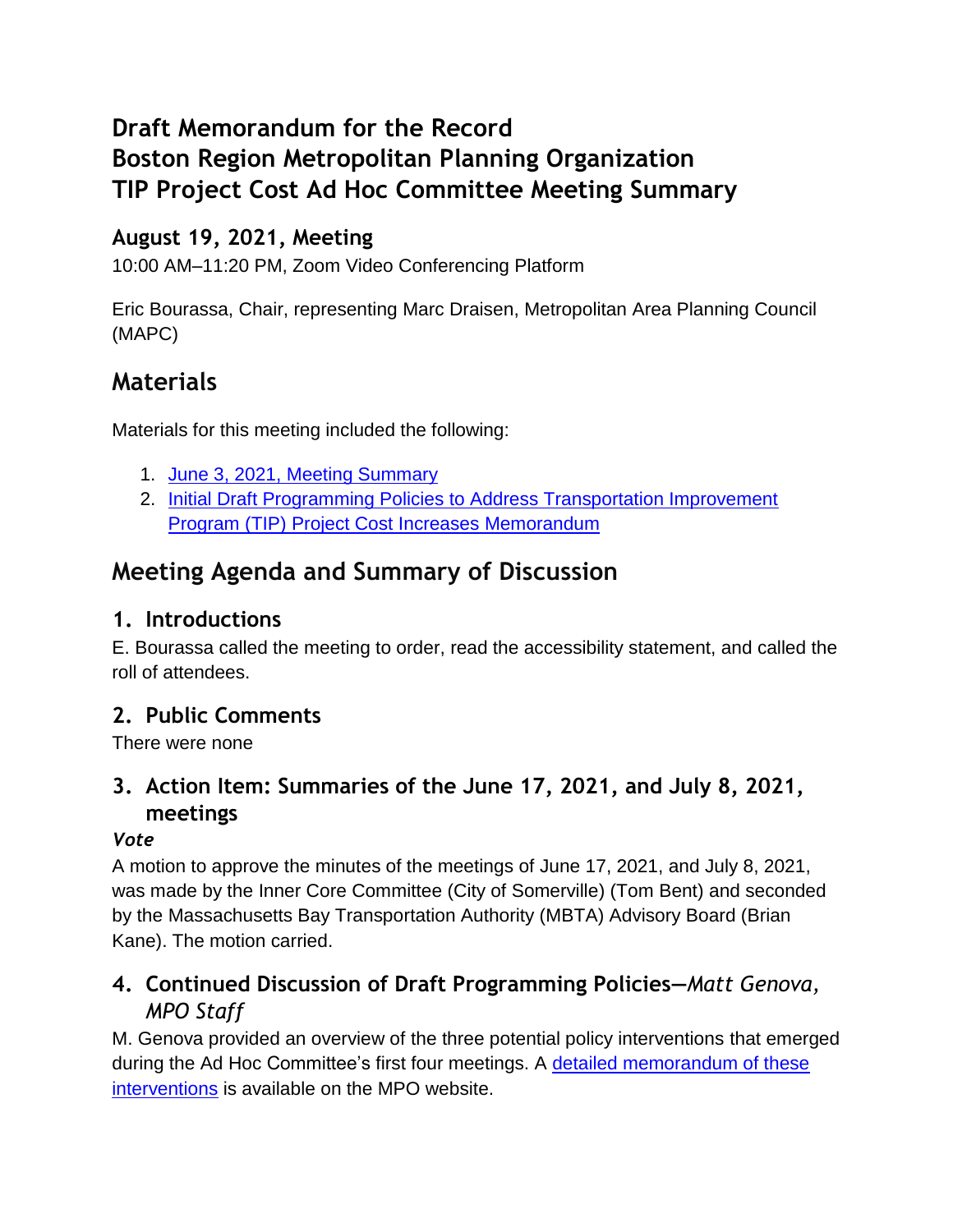1. Require more advanced design status at project programming: This policy would require that projects reach 25 percent design submission and obtain updated cost estimates prior to programming. The 25 percent design submission is the first design status at which a project receives a full engineering review by MassDOT. At the July 29, 2021, Ad Hoc Committee meeting, members discussed using the pre-25 percent design meeting between proponents and MassDOT as a benchmark for programming. M. Genova stated that there is a greater certainty of the cost estimate for projects after reaching 25 percent design submission. He stated that the transition from Project Review Committee (PRC) approval to 25 percent design submission is where the largest project cost increases occur, based on an analysis of previously funded projects. He added that 25 percent submission is a well-known step in project development. The pre-25 percent design meeting may be unfamiliar to proponents, as it was introduced in 2021. Due to its recent implementation, the accuracy of cost estimates determined during pre-25 percent design meetings is unclear.

This policy change would be complemented by three additional policy changes:

- Formalize a preliminary project evaluation step (at PRC approval) to offer proponents guidance on how their project scores before investing in design. This would provide proponents guidance on how likely their project is to receive MPO funding before significant local funding is invested in design. Projects could be scored any time after PRC approval. These scores could be shared with the MPO to provide information to the board on projects in the pipeline for funding in future TIP years.
- Establish additional benchmarks for project design progress, from programming to advertisement, to set clear expectations for proponents.
- Create additional instructional materials on the TIP process to support proponents. A TIP "how-to" guide could include project development benchmarks and links to MassDOT resources, among other information.

M. Genova stated that there is an outstanding question for this recommendation: Should the 25 percent design threshold apply to projects already included in the MPO's Long-Range Transportation Plan (LRTP)? He stated that the current policy is to score LRTP projects before they are programmed in the TIP. But the board should also set clear expectations for these proponents on when they will be considered for funding and the extent to which they need to have steps in the design process completed before being considered.

B. Kane stated that projects already programmed in the TIP should not be addressed by the new policies, and the new policies should be applied to new projects programmed in federal fiscal year (FFY) 2027 onward. He suggested that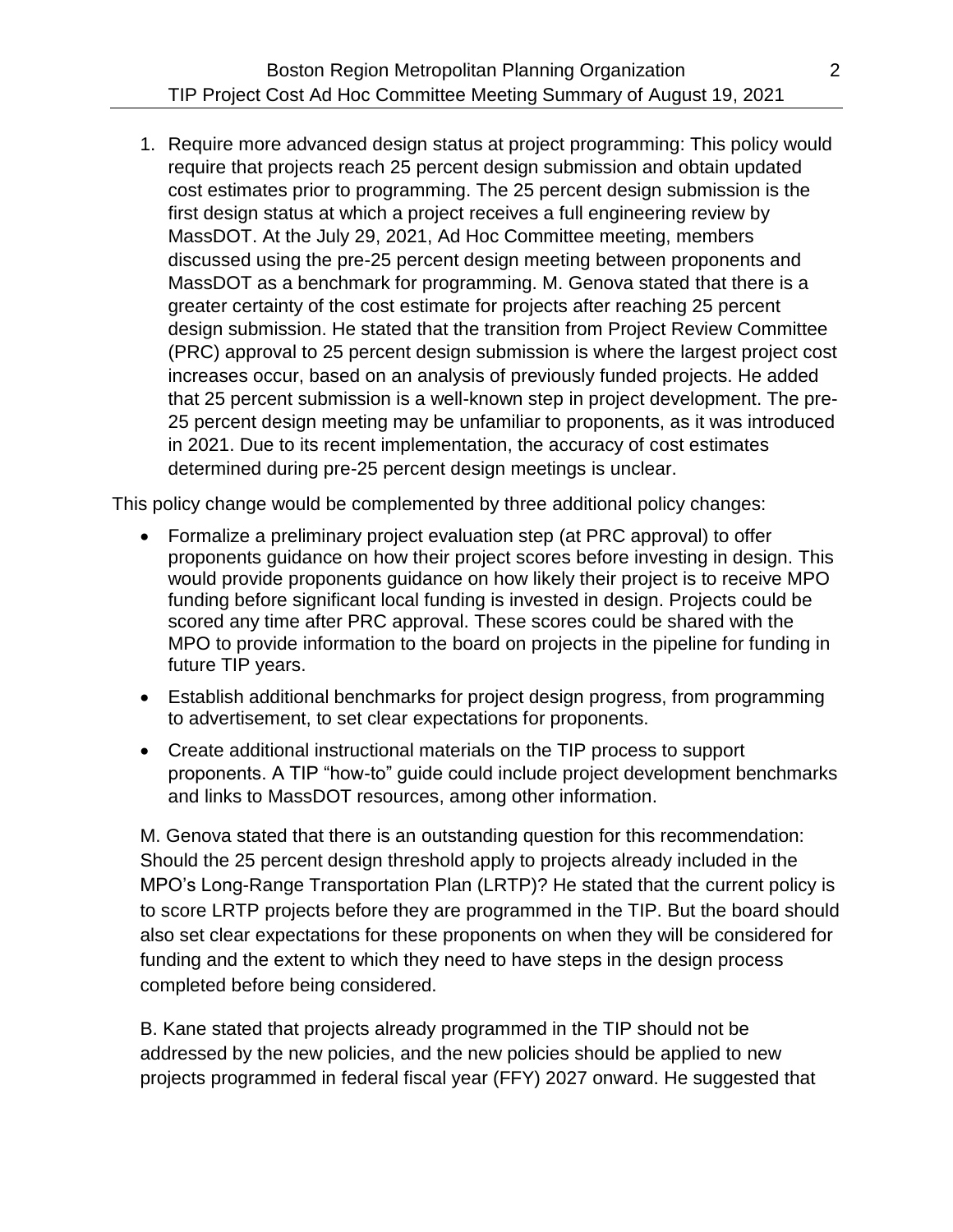the proposed policy should be applied to unprogrammed projects in the LRTP on a case-by-case basis.

John Romano (MassDOT) suggested providing a checklist of costs included by MassDOT, such as police detail, to proponents in any future guidance documents. This would ensure that certain costs would be accounted for at an early stage in design and would prevent cost increases in later stages of design due to oversight.

Lenard Diggins (Regional Transportation Advisory Council) supported this suggestion.

L. Diggins stated that the 25 percent submission threshold should apply to current LRTP projects and that this policy change should be clearly communicated to proponents of LRTP projects. E. Bourassa supported this suggestion, stating that large-scale projects, such as those included in the LRTP, can be subject to large cost increases.

Steve Olanoff suggested that the MPO board should receive a breakdown of the costs of a project, including contingencies, rather than only seeing one overall cost estimate.

L. Diggins asked about the significance of the 25 percent design public hearing. He stated that setting the programming threshold to this level could prevent cost increases more effectively than the 25 percent design submission threshold. E. Bourassa stated that municipalities engage the public during the conceptual stages of project design, and that the 25 percent public hearing is a requirement to receive federal funding. He expressed that there are informal processes at the municipal level that allow for public input outside of the 25 percent public hearing.

John Bechard (MassDOT) expressed hesitance at setting the programming threshold to the 25 percent design public hearing, stating that the gap between the 25 percent design submission and the design public hearing can be three to nine months. He acknowledged that there are occasions where a project reaches the public hearing phase and members of the public are not fully informed of the entire project scope but added that MassDOT recommends engaging the community prior to reaching the 25 percent design submission.

Ken Miller (Federal Highway Administration [FHWA]) stated that FHWA has found that some proponents engage the public in early stages of design better than others. He noted that FHWA does not have a public design hearing requirement.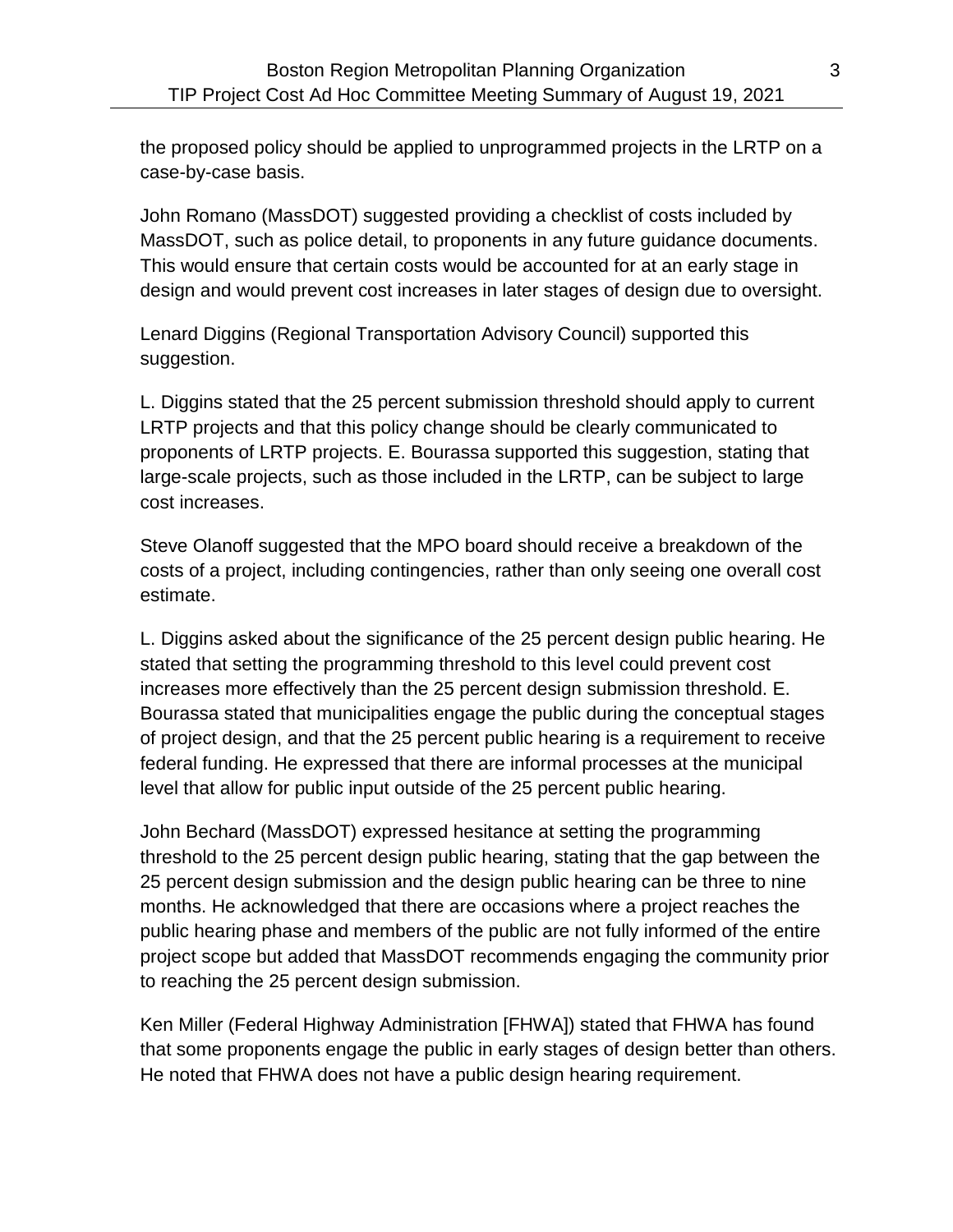J. Romano expressed that the proposed policy change would encourage proponents to conduct outreach prior to reaching 25 percent design submission, as large cost increases could occur based on public input.

- 2. Create additional touch points between project proponents, MPO staff, the MPO board, and MassDOT staff. This would include
	- establishing biannual check-ins between MPO staff, project proponents, and MassDOT Highway District staff (This would be over and above current levels of communication with proponents.);
	- encouraging proponents to include MPO staff on design submissions to MassDOT; and
	- requiring proponent presentations to the MPO when there are major project cost or scope changes.

M. Genova stated that there are three key reasons behind this proposed policy:

- It would provide the MPO board with more complete and timely information to inform decision making.
- It supports proactive conversations between all parties to address problems before they impact a project's schedule or cost.
- It fosters greater proponent accountability for their project.

M. Genova expressed an outstanding question for this policy change: What action should the MPO take if project proponents do not meet the requirements for engagement?

L. Diggins expressed that proponents should meet this requirement or risk jeopardizing their project funding.

3. Establish a multistep policy for rescoring projects when project costs change beyond a specified threshold. This threshold would be \$2.5 million for projects more than \$10 million in base cost, or 25 percent of the total project cost for projects with a base cost of under \$10 million. After exceeding either of these thresholds, proponents would be required to attend an MPO meeting to explain the cause of the cost increase. If the cost change is a result of an updated project scope, proponents could request that their project score be updated to reflect the changes. The new cost and score would then be plotted on the four-quadrant matrix, [as discussed at the July 8, 2021,](https://youtu.be/-Tibuugr4sE?t=3332) meeting.

In response to the presentation and rescoring, the MPO board may elect to make changes to a project's status, also considering:

Cost, score, and status of other projects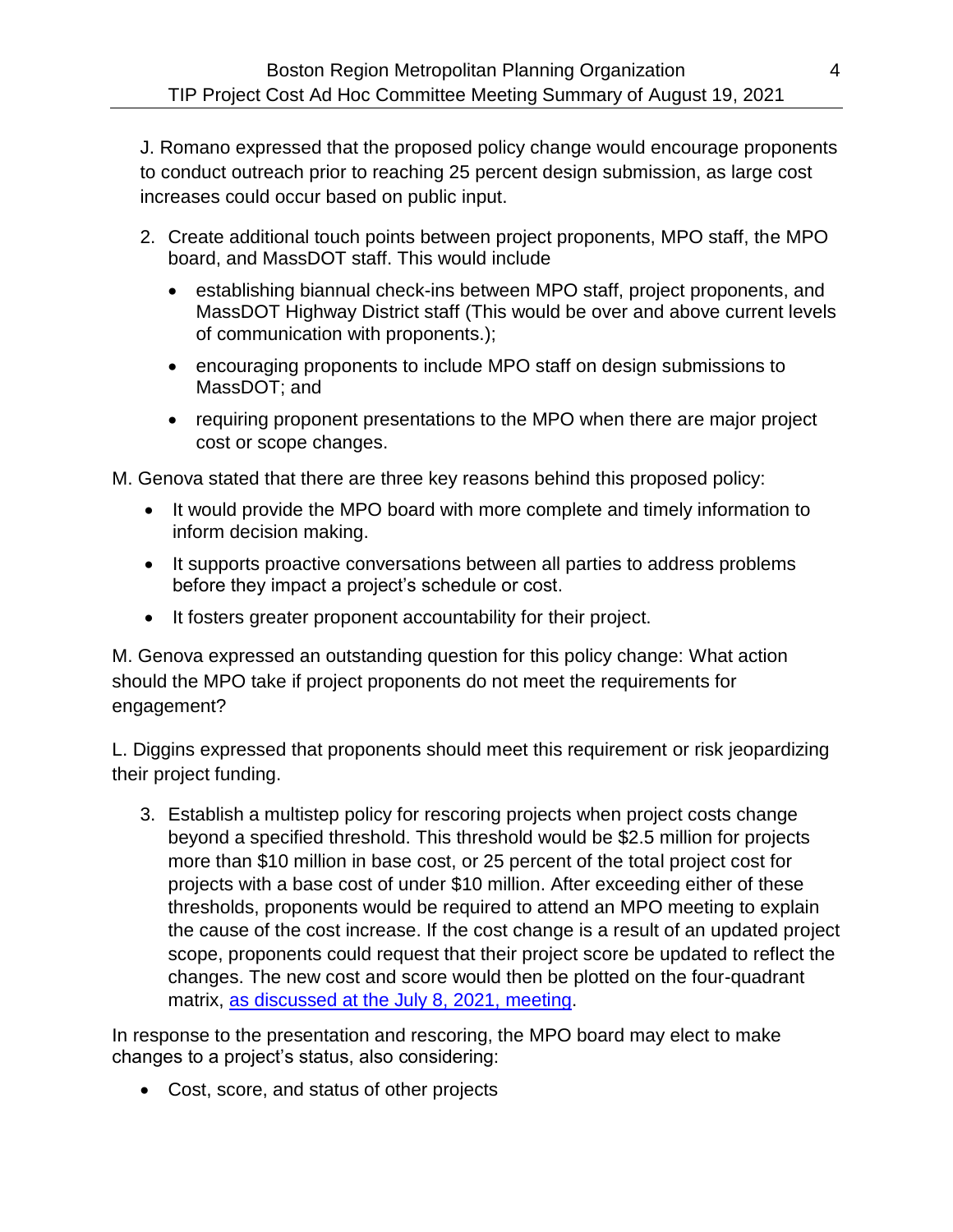- Availability of funds in the given FFY
- Past cost or readiness issues for the project in question
- Distribution of funds across MPO Investment Programs

After consideration, the decisions made by the MPO on a project's status may include:

- MPO funding of cost increase in the project's current FFY
- MPO funding of cost increase in a different FFY
- Denial of MPO funding at the increased cost, with a request that the proponent seek alternative funding sources to cover cost difference or value-engineer the project to reduce the cost increase
- Removal of the project from the TIP

M. Genova stated that proponents could request that the MPO reconsider their decision via written or oral comments. This would reinforce the collaborative nature of continuing, cooperative, and comprehensive (3C) document development. He added that the rescoring of projects would occur during development of a new TIP document or an amendment to the existing TIP. The MPO may suspend the rescoring process if exceptional circumstances arise, including an unexpected influx of new funding or a shift in MPO funding priorities.

M. Genova provided an overview of the key reasons for this proposed policy:

- It provides the MPO board with more complete, timely information to understand cost and scope increases.
- It maintains MPO flexibility to make decisions with both qualitative and quantitative information.
- It provides proponents with clear guidance on the process for addressing cost increases.

M. Genova posed outstanding questions regarding this proposed policy change:

- What action should be taken if a project has cost increases in multiple FFYs?
- Should alternative metrics, such as cost per user or cost per mile, be used as comparative tools?
- How should the MPO handle rescoring existing projects using the current TIP evaluation criteria? He noted that projects programmed prior to implementation of the current criteria will need to be reevaluated so that all projects are viewed on the same 100-point scale.

K. Miller supported using comparative metrics, adding that project types could carry their own metrics for comparison. He suggested evaluating cost-effectiveness during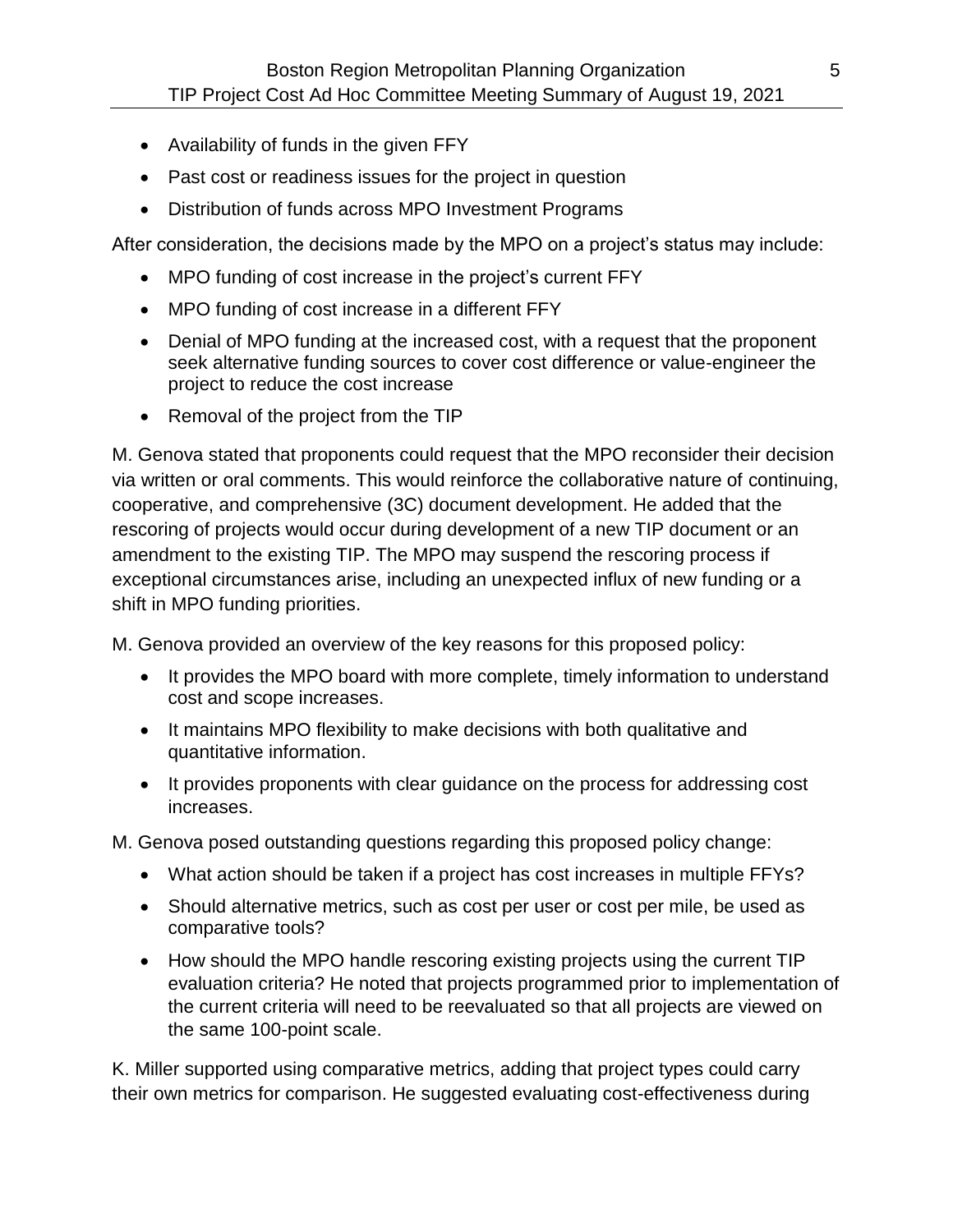project programming and using this as a metric for comparison for future cost increases. He noted that a project can increase in cost and still be cost-effective.

Jay Monty (City of Everett) supported using cost-effectiveness as a metric. He added that cost-effectiveness should be considered for all projects, not just those with cost increases.

J. Monty stated that the Committee should consider the repercussions of a proponent being unable to find an alternate funding source for a project. E. Bourassa agreed that this should be considered but noted that the proposed policy explains the avenues available to the MPO, and that asking proponents to seek an alternate funding source is a more extreme option. M. Genova stated that this could be an opportunity to open a dialogue with a proponent to discuss potential funding options. He expressed that this policy would provide the MPO with the greatest flexibility while maintaining avenues for discussion with municipalities.

B. Kane stated that the policy recommendations proposed by M. Genova provide a significant improvement to the current TIP process and supported the current TIP criteria.

L. Diggins expressed that MPO staff's policy of comparing projects within a given funding category provides a distinction like those requested by K. Miller. He suggested that cost increases across multiple FFYs be treated as independent events. E. Bourassa suggested that the total project cost should be communicated when discussing cost increases for projects spanning multiple FFYs.

M. Genova confirmed that projects would be compared within their funding category and clarified that the proposed policy would put all programmed projects on the current 100 point TIP evaluation scale, and projects would be plotted on a four-quadrant matrix. Cost changes would be evaluated based on this matrix.

**5. Discussion of Next Steps for the TIP Project Cost Ad Hoc Committee —***Matt Genova, MPO Staff*

M. Genova posed the following questions to Committee members:

- Should the MPO consider increasing the annual inflation rate for project costs from four percent?
- Should the MPO consider adopting a practice of not fully programming the TIP in any given FFY?
- In what FFY should the MPO's new rescoring policy take effect?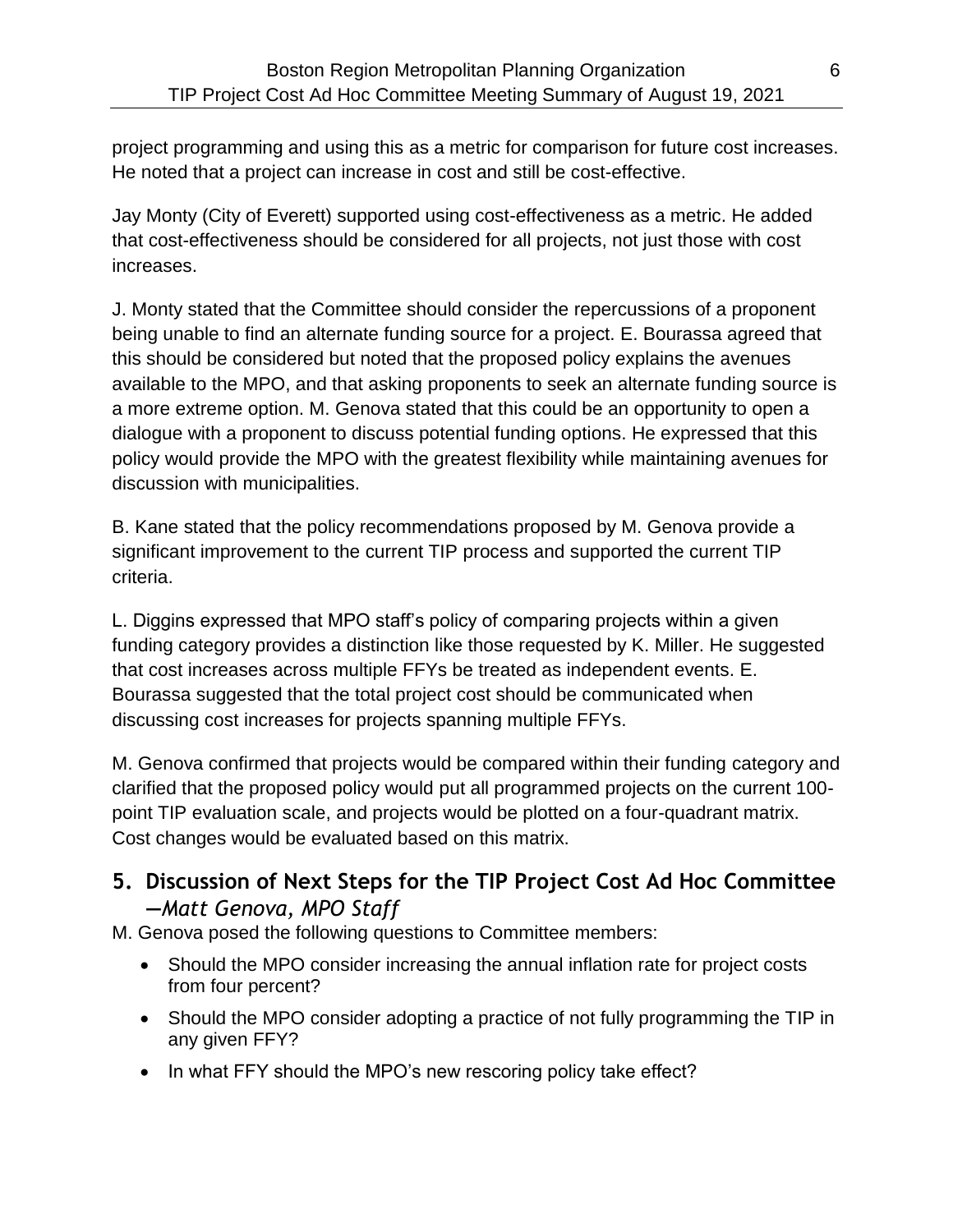T. Bent suggested that MassDOT evaluate the impact of increasing the annual inflation rate, and suggested meeting with MassDOT to discuss their flexibility regarding cost escalation within their contracts. He noted the increasing costs of construction materials and how this might affect project cost, depending on the date of purchase of raw materials. L. Diggins suggested incorporating compounding inflation into the TIP. E. Bourassa expressed concern that being overly conservative with project programming could impact the advancement of project design, noting that TIP programming prioritizes projects for MassDOT. He suggested that the Ad Hoc Committee advocate for the proposed policy changes and discuss changes to the inflation rate after analyzing the efficacy of these policies.

L Diggins supported not fully programming the TIP in a given FFY to better mitigate the effects of project cost increases. In addition, he suggested that the rescoring policy should take effect in FFY 2023.

J. Monty noted that this policy would likely result in few new projects in the upcoming TIP, as the time between a project reaching PRC approval and 25 percent design submission can exceed one year.

E. Bourassa asked about the status of projects in the TIP Universe of Projects. M. Genova stated that the Universe includes 14 projects that have been previously evaluated but not programmed, and five projects that will reach 25 percent design submission by early 2022. This is in addition to projects submitted through the Community Connections program, which are evaluated on different criteria.

J. Monty asked if, given the potential lack of competition and abundance of funding in FFY 2027, all projects meeting the 25 percent design submission threshold would be programmed regardless of their evaluation score. E. Bourassa requested that M. Genova provide more information about potential programming scenarios for the upcoming TIP at the next Ad Hoc Committee meeting. L. Diggins noted that the MPO is not required to fund a project simply based on having been evaluated, adding that having a relatively open TIP year would help mitigate issues seen in the past two TIP cycles.

B. Kane and J. Romano supported a blended approach to implementation.

J. Romano asked how the Infrastructure Investment and Jobs Act could impact available TIP funding in future years. E. Bourassa stated that he anticipates that Target funding will increase, although the extent will be determined depending on the bill's passage through Congress.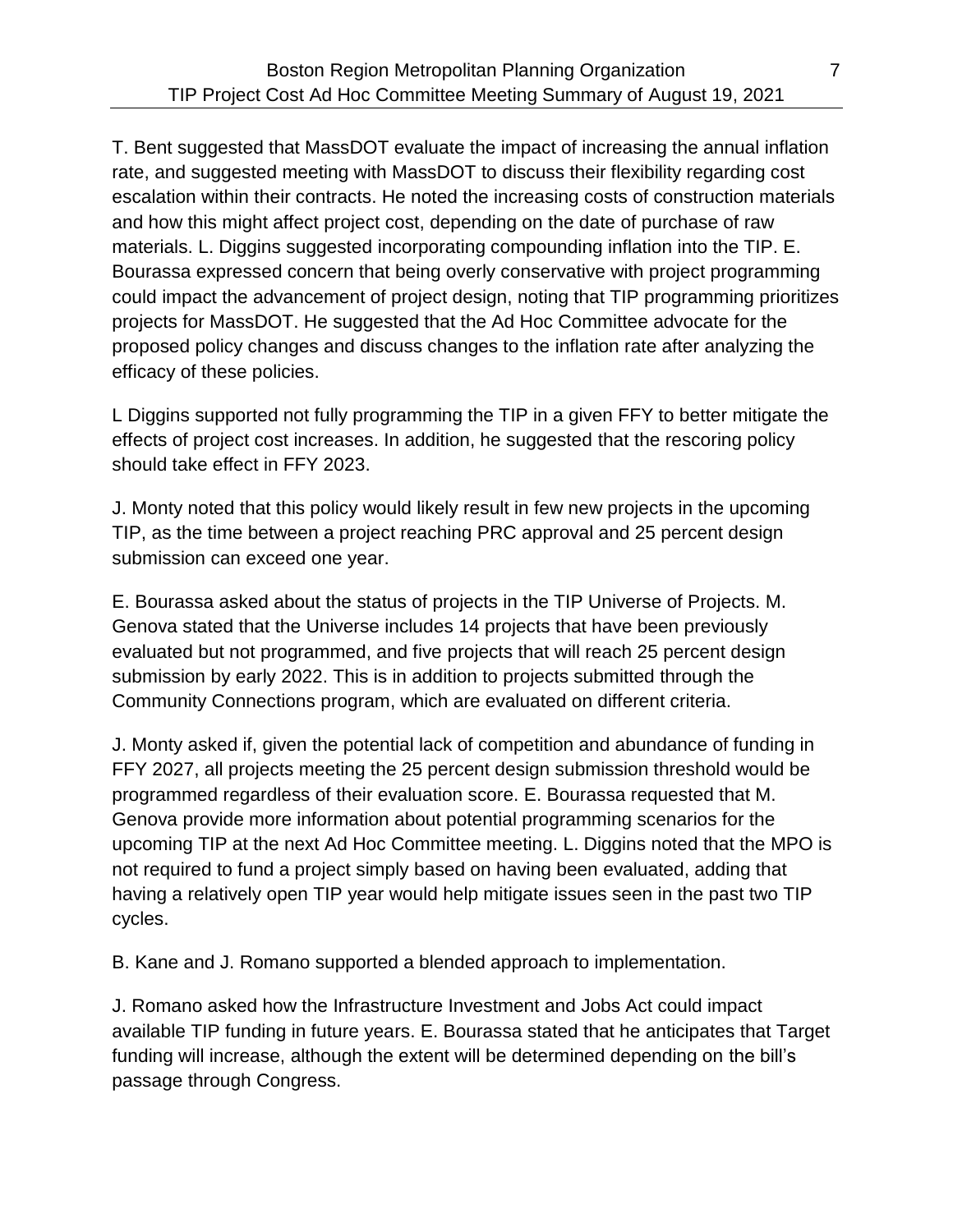E. Bourassa noted that these policies can be suspended should the MPO find that they need to program additional projects in the TIP that have not reached 25 percent design.

E. Bourassa asked M. Genova what changes would be made to the TIP policy memorandum, based on the Committee's input. M. Genova stated that for the next meeting, he could replace the included questions with draft language based on the meeting's discussion. This language could address a blended implementation and clarification of the timeline for implementation. The focus for the next meeting would be to ensure that members are in consensus about the direction of the proposed TIP policies prior to presenting recommendations to the MPO board.

Committee members expressed appreciation for Matt Genova's efforts, and the efforts of additional MPO staff.

#### **6. Members Items**

There were none.

#### **7. Next Meeting**

The committee will meet on September 2, 2021, at 12:30 PM.

#### **8. Adjourn**

A motion to adjourn was made by L. Diggins and seconded by B. Kane. The motion carried.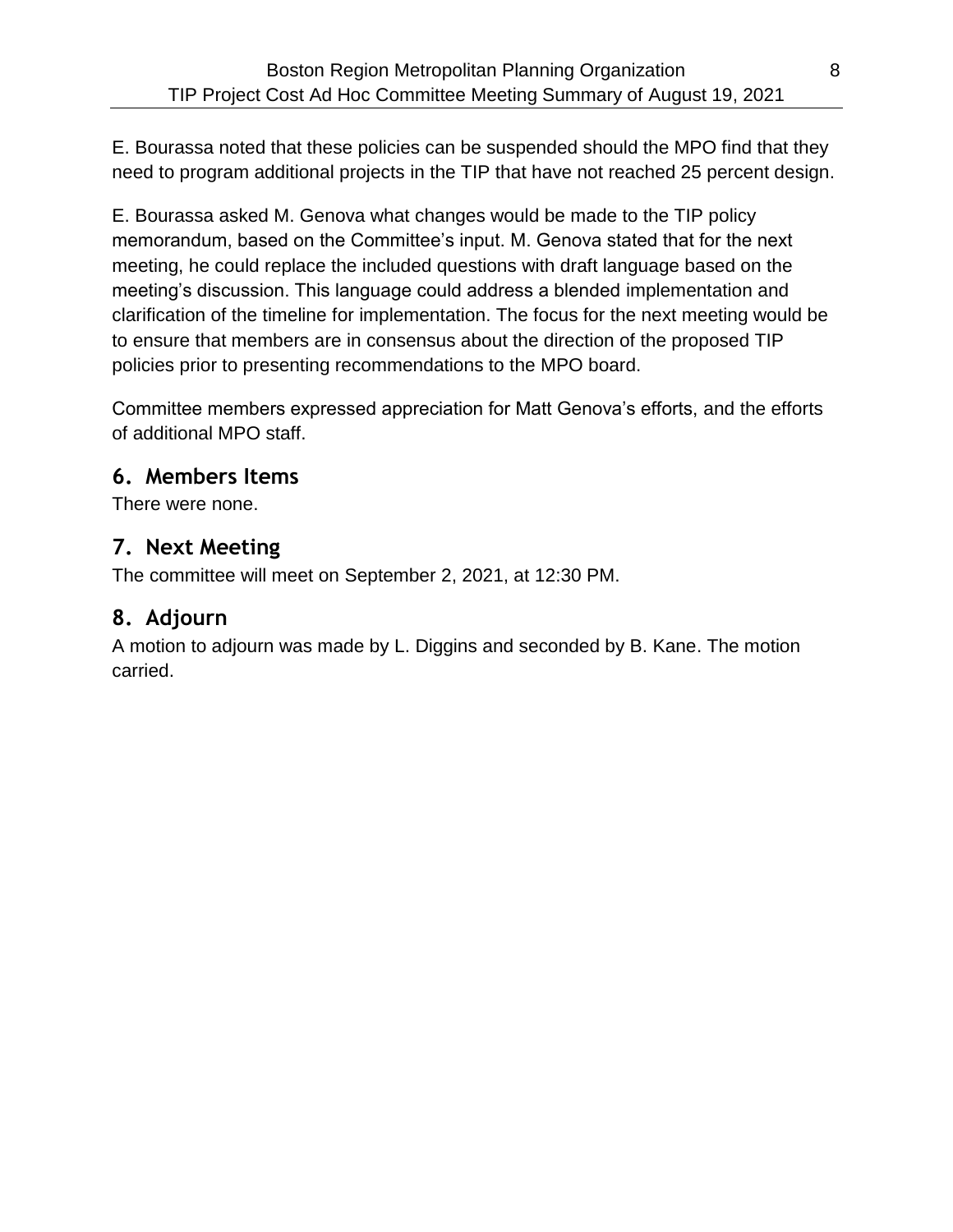# **Attendance**

| <b>Members</b>                                         | <b>Representatives</b><br>and Alternates |
|--------------------------------------------------------|------------------------------------------|
| Massachusetts Department of Transportation (Highway    | John Romano                              |
| Division)                                              | John Bechard                             |
| Metropolitan Area Planning Council                     | Eric Bourassa                            |
| <b>Regional Transportation Advisory Council</b>        | <b>Lenard Diggins</b>                    |
| Inner Core Committee (City of Somerville)              | Tom Bent                                 |
| At Large City (City of Everett)                        | <b>Jay Monty</b>                         |
| <b>MBTA Advisory Board</b>                             | <b>Brian Kane</b>                        |
| SouthWest Advisory Planning Committee (Town of Medway) | <b>Peter Pelletier</b>                   |

| <b>Other Attendees</b>                 | <b>Affiliation</b>                                           |
|----------------------------------------|--------------------------------------------------------------|
| Amira Patterson                        | <b>MBTA Advisory Board</b>                                   |
| <b>Benjamin Muller</b>                 | MassDOT Office of Transportation Planning                    |
| <b>Tina Cassidy</b>                    | North Suburban Planning Council/City of Woburn               |
| Aleida Leza                            |                                                              |
| Joy Glynn                              | <b>MetroWest Regional Transit Authority</b>                  |
| <b>Jon Seward</b>                      | <b>MoveMass</b>                                              |
| <b>Ken Miller</b>                      | <b>FHWA</b>                                                  |
| <b>Matthew Petersen TransitMatters</b> |                                                              |
| Sarah Bradbury                         | <b>MassDOT Highway District 3</b>                            |
| <b>Timothy Paris</b>                   | MassDOT Highway District 4                                   |
| Darlene Wynne                          | North Shore Task Force/City of Beverly                       |
| Michaela Boneva                        |                                                              |
| <b>Steven Olanoff</b>                  |                                                              |
| Sheila Page                            | Town of Lexington                                            |
| <b>Bonnie Friedman</b>                 |                                                              |
| Cassie Ostrander                       | <b>FHWA</b>                                                  |
| Kristiana Lachiusa                     |                                                              |
| Joe Collins                            | Town of Norwood                                              |
| Catherine Bowen                        | Town of Belmont (School Committee, Community Path Committee) |
| <b>Chris Reilly</b>                    |                                                              |
| <b>Rich Benevento</b>                  | <b>WorldTech Engineering</b>                                 |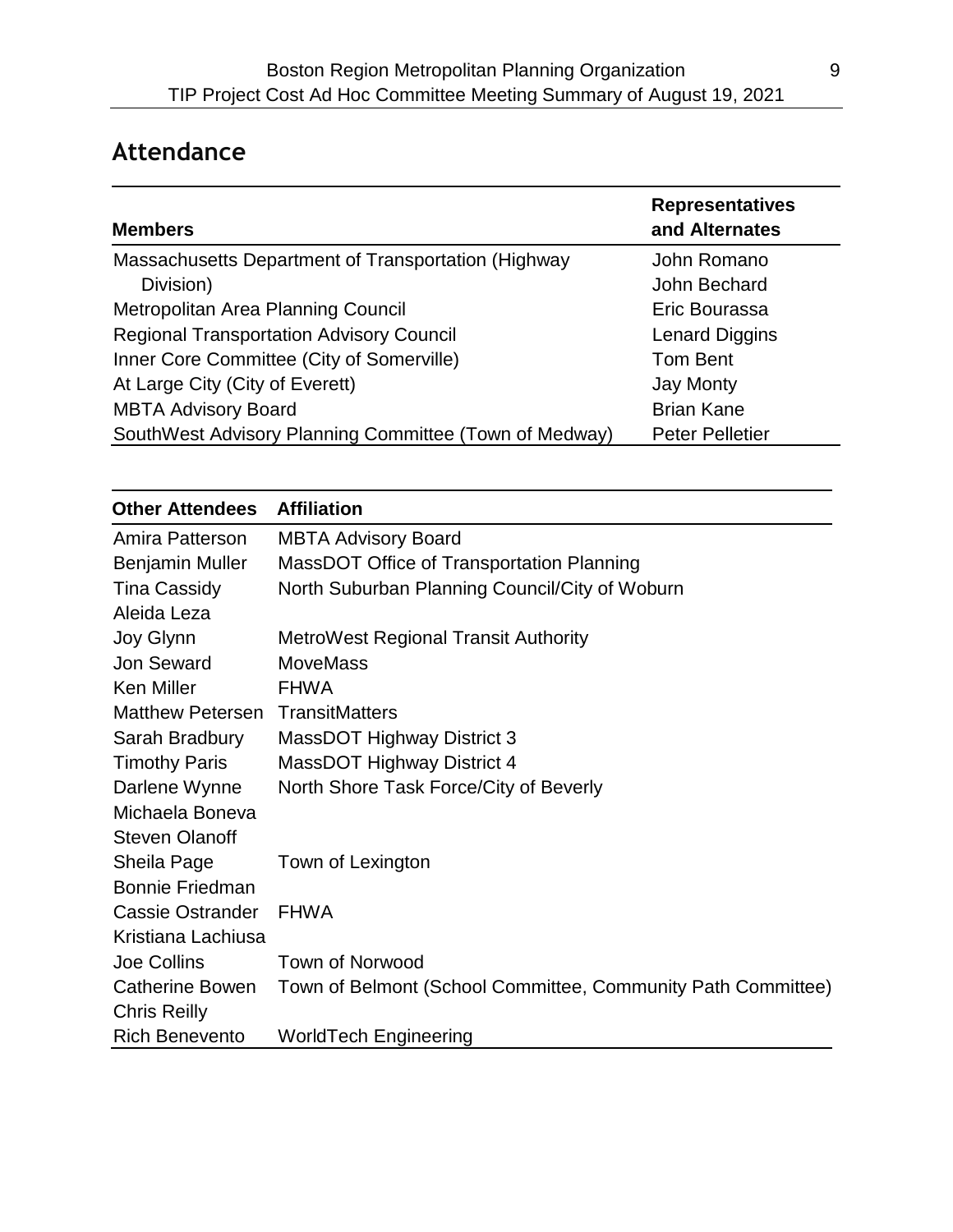#### **MPO Staff/Central Transportation Planning Staff**

Tegin Teich, Executive Director Anne McGahan, Chief Planner Ariel Patterson, Transportation Planner Betsy Harvey, Transportation Equity Program Manager Jonathan Church, Manager of MPO Activities Matt Genova, TIP Manager Michelle Scott, Chief Planner Sandy Johnston, UPWP Manager Kate White, Public Outreach Coordinator Róisín Foley, Administrative and Communications Assistant